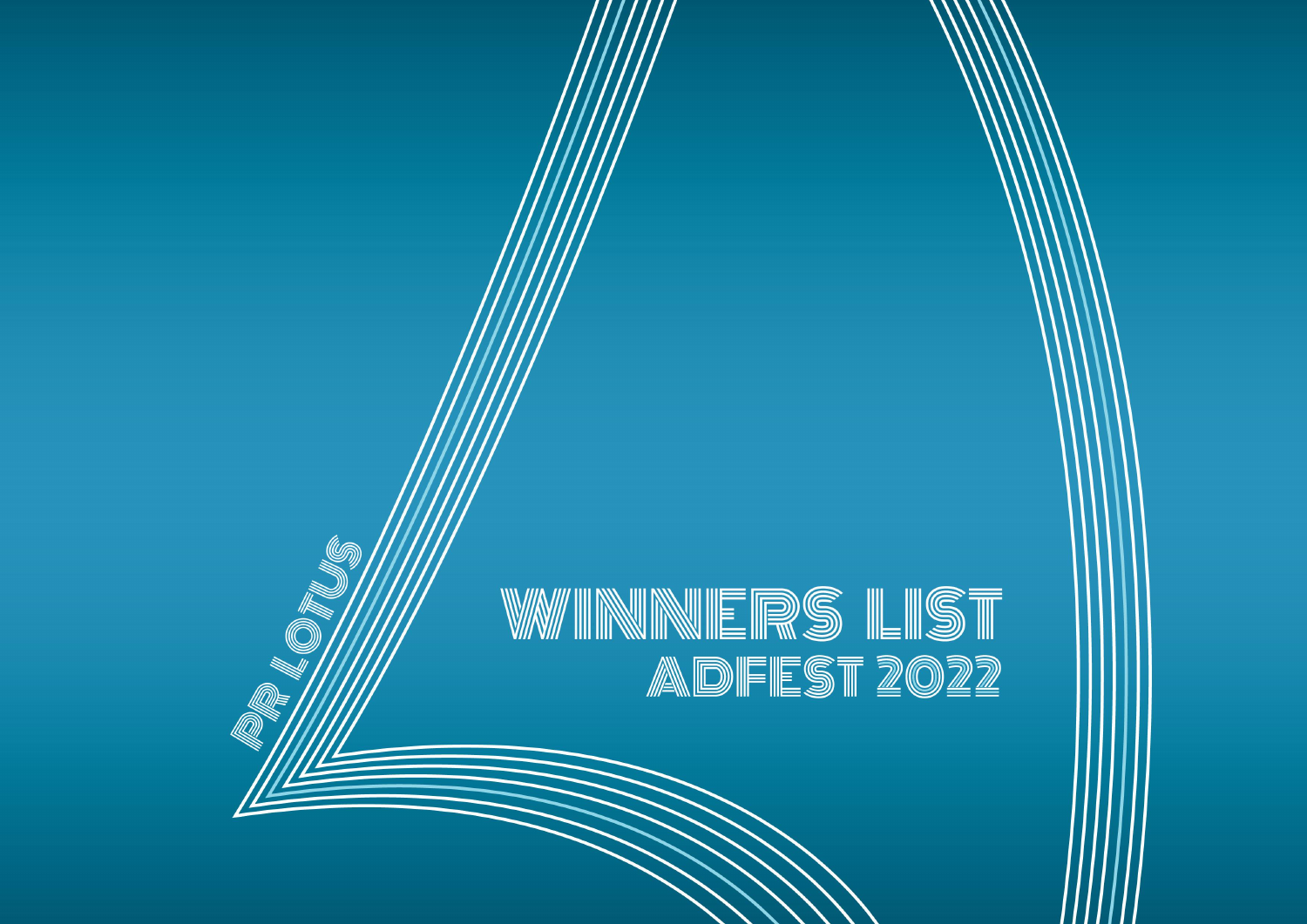

# **IMPLEMENTATION SUB-CATEGORIES**

#### **CATEGORY PR03: CORPORATE SOCIAL RESPONSIBILITY**

| CODE     | <b>TITLE</b>           | <b>BRAND</b>               | <b>AGENCY</b>                              | <b>COMPANY ENTERING</b>                           | <b>AWARDS</b>   |
|----------|------------------------|----------------------------|--------------------------------------------|---------------------------------------------------|-----------------|
| PR03/020 | DONATION DOLLAR        | THE ROYAL AUSTRALIAN MINT  | SAATCHI & SAATCHI AUSTRALIA.<br>MELBOURNE  | ISAATCHI & SAATCHI AUSTRALIA.<br><b>MELBOURNE</b> | GOLD            |
| PR03/001 | ONE HOUSE TO SAVE MANY | <b>I</b> SUNCORP INSURANCE | LEO BURNETT AUSTRALIA, MELBOURNE           | LEO BURNETT AUSTRALIA, MELBOURNE                  | <b>SILVER</b>   |
| PR03/003 | <b>EATQUAL</b>         | MCDONALD'S                 | DDB MUDRA GROUP, MUMBAI                    | <b>DDB MUDRA GROUP, MUMBAL</b>                    | BRONZE          |
| PR03/018 | IN HER SHOES           | lux                        | WUNDERMAN THOMPSON SINGAPORE,<br>SINGAPORE | WUNDERMAN THOMPSON SINGAPORE.<br>SINGAPORE        | <b>FINALIST</b> |
| PR03/019 | LITTLE BIG E-MOTION    | <b>HYUNDAI MOTOR GROUP</b> | INNOCEAN WORLDWIDE, SEOUL                  | INNOCEAN WORLDWIDE, SEOUL                         | <b>FINALIST</b> |

#### **CATEGORY PR05: USE OF EVENTS & STUNTS**

| CODE     | TITLE                                     | <b>BRAND</b>  | <b>AGENCY</b>                    | <b>COMPANY ENTERING</b>          | <b>AWARDS</b>   |
|----------|-------------------------------------------|---------------|----------------------------------|----------------------------------|-----------------|
| PR05/001 | LIQUID BILLBOARD                          | <b>ADIDAS</b> | HAVAS MIDDLE EAST, DUBAI         | HAVAS MIDDLE EAST, DUBAI         | GRANDE          |
| PR05/002 | <b>ITHE WORLD'S MOST HATED RESTAURANT</b> | <b>SEIYU</b>  | ENJIN TOKYO, TOKYO               | ENJIN TOKYO, TOKYO               | <b>BRONZE</b>   |
| PR05/005 | MCDONALD'S CLASSROOM                      | MCDONALD'S    | LEO BURNETT GROUP MANILA, MANILA | LEO BURNETT GROUP MANILA, MANILA | <b>FINALIST</b> |

#### **CATEGORY PR06: USE OF TALENT**

| CODE                         | <b>TITLE</b> | <b>BRAND</b> | <b>AGENCY</b>                     | <b>COMPANY ENTERING</b>      | <b>AWARDS</b>     |
|------------------------------|--------------|--------------|-----------------------------------|------------------------------|-------------------|
| 100 <sup>o</sup><br>'RU6/UU3 | LANE         | .JN-         | токүс<br>$\cap$<br>гокүо<br>UUKL. | <b>TOKYC</b><br>UKYU<br>UKL. | $\bigcap$<br>UULL |

#### **CATEGORY PR08: LAUNCH/RE-LAUNCH**

| CODE    | <b>TITLE</b>               | BRAND | <b>AGENCY</b> | <b>COMPANY ENTERING</b>    | <b>AWARDS</b> |
|---------|----------------------------|-------|---------------|----------------------------|---------------|
| PR08/00 | <b>JLATE</b><br><b>IEC</b> |       | <b>TOKYC</b>  | OKYO<br>1 N 14<br>∵FAK IN∪ | tinali.       |

#### **CATEGORY PR10: CONTENT-LED ENGAGEMENT**

| CODE    | <b>TITLE</b>                                           | <b>BRAND</b> | <b>AGENCY</b>                                                     | PANY ENTERING<br><b>COMF</b>                                 | <b>AWARDS</b> |
|---------|--------------------------------------------------------|--------------|-------------------------------------------------------------------|--------------------------------------------------------------|---------------|
| PR10/00 | $\bigcap$ N<br><b>MANY</b><br>.HUUSE-<br>SAVE<br>IUNE. | NSURANUE     | LBOURNE<br>AUST<br>$\mapsto$<br>$\cdot$ . O DUININL .<br>$1 - 17$ | LBOURNE<br><b>BURNF</b><br>J RALIA ا<br>I L E<br><b>AVII</b> | <b>SILVEI</b> |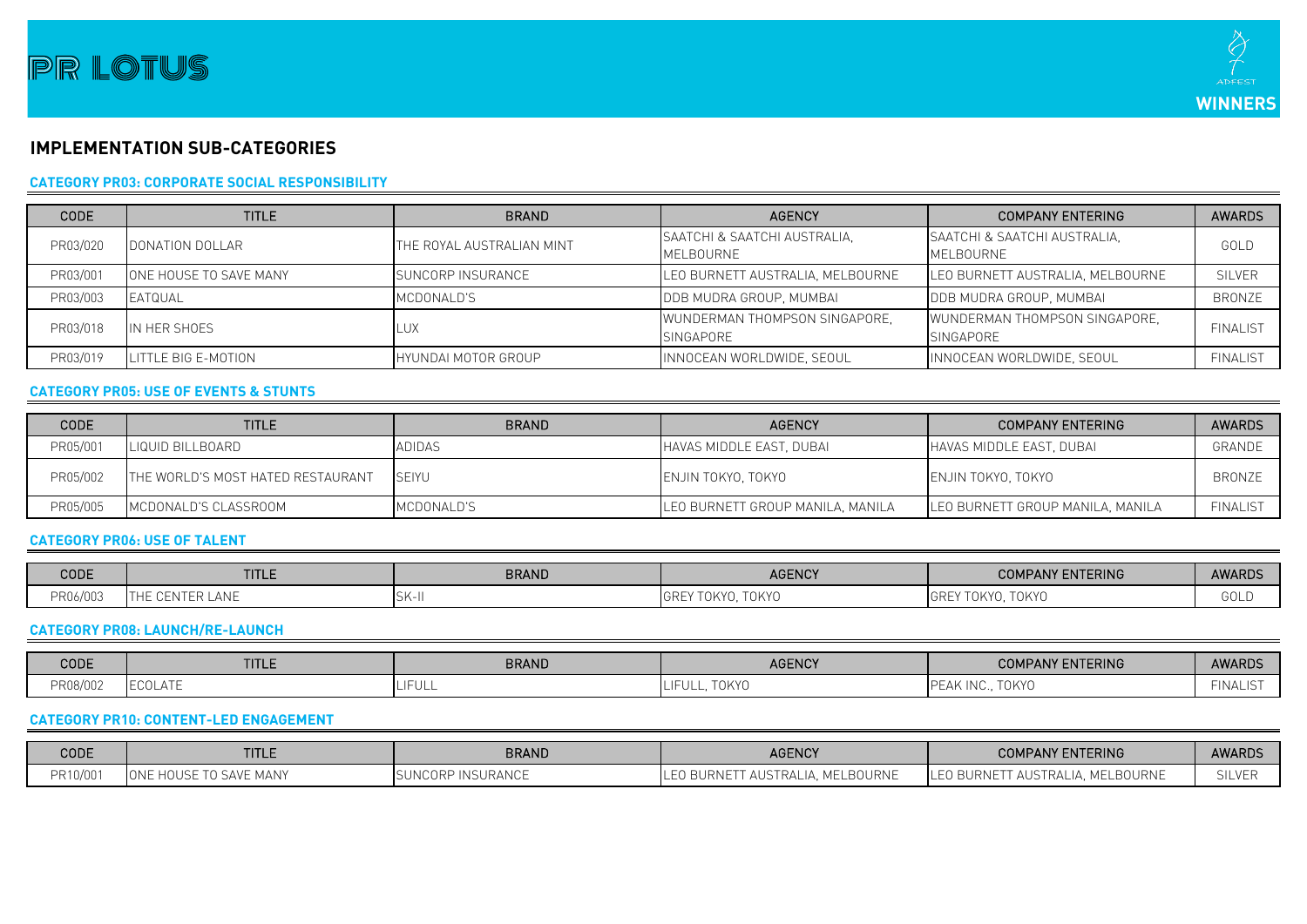



# **DIGITAL & SOCIAL SUB-CATEGORIES**

#### **CATEGORY PR11: USE OF DIGITAL IN A PR CAMPAIGN**

| CODE     | TITLE   | <b>BRAND</b>                                                                                               | <b>AGENCY</b>             | <b>COMPANY ENTERING</b>   | <b>AWARDS</b> |
|----------|---------|------------------------------------------------------------------------------------------------------------|---------------------------|---------------------------|---------------|
| PR11/003 | MASK ID | DAL.KOMM CAFE / MINISTRY OF HEALTH<br>LAND WELFARE & KOREA ASSOCIATION OF<br><b>SOCIAL WELFARE CENTERS</b> | INNOCEAN WORLDWIDE, SEOUL | INNOCEAN WORLDWIDE, SEOUL | <b>BRONZE</b> |

#### **CATEGORY PR12: USE OF SOCIAL IN A PR CAMPAIGN**

| <b>CODE</b> | <b>TITLE</b>                   | <b>BRAND</b> | <b>AGENCY</b>                             | <b>COMPANY ENTERING</b>              | <b>AWARDS</b> |
|-------------|--------------------------------|--------------|-------------------------------------------|--------------------------------------|---------------|
| PR12/006    | IN A RELATIONSHIP WITH LOTUS'S | LOTUS'S      | LEO BURNETT GROUP THAILAND.<br><b>THF</b> | E LEO BURNETT GROUP THAILAND.<br>THE | <b>BRONZE</b> |
|             |                                |              | <b>BANGKOK</b>                            | <b>BANGKOK</b>                       |               |

#### **CATEGORY PR13: USE OF TECHNOLOGY**

| CODE     | TITLE                           | <b>BRAND</b>                           | <b>AGENCY</b>             | <b>COMPANY ENTERING</b>       | <b>AWARDS</b>   |
|----------|---------------------------------|----------------------------------------|---------------------------|-------------------------------|-----------------|
| PR13/003 | IMISSING PERSON REPORTERS       | <b>ITHE MIRROR FOUNDATION / KUNANA</b> | BBDO BANGKOK, BANGKOK     | BBDO BANGKOK LIMITED, BANGKOK | <b>SILVER</b>   |
| PR13/006 | LITTLE BIG E-MOTION             | <b>HYUNDAI MOTOR GROUP</b>             | INNOCEAN WORLDWIDE, SEOUL | INNOCEAN WORLDWIDE, SEOUL     | <b>BRONZE</b>   |
| PR13/001 | CAMOUFLAGE AGAINST THE MACHINES | UNLABELED, NEXUSVII.                   | DENTSU INC., TOKYO        | DENTSU INC., TOKYO            | <b>FINALIST</b> |

# **DATA SUB-CATEGORIES**

#### **CATEGORY PR14: PR EFFECTIVENESS**

| CODE    | <b>TITLE</b>                                                      | <b>BRAND</b> | <b>AGENCY</b>         | <b>COMPANY ENTERING</b>            | <b>AWARDS</b> |
|---------|-------------------------------------------------------------------|--------------|-----------------------|------------------------------------|---------------|
| R14/UUZ | .THE<br>$ \vdash$ $\mathbb{N}$ $\vdash$ $\vdash$ $\vdash$<br>LANE | 7W           | <b>TOKYC</b><br>OKYO. | <b>TOKYC</b><br>$\sqrt{2}$<br>UNIU | ᅴᄂັ           |

#### **CATEGORY PR15: RESEARCH, DATA ANALYTICS & INSIGHT GENERATION**

| CODE                                      | <b>TITLE</b>     | <b>BRAND</b> | <b>AGENCY</b>       | <b>MPANY ENTERING</b><br><b>COMF</b>     | <b>AWARDS</b> |
|-------------------------------------------|------------------|--------------|---------------------|------------------------------------------|---------------|
| $\Box \Box A \Box I \Box \Box$<br>'RI5/UU | <b>SLOW ROAD</b> | dluw ruad    | SEOUL<br>VVUILLUVVI | RLDWIDE.<br>- SEOUL<br>-<br><b>VVLJI</b> | GOLD          |

### **INTEGRATED CAMPAIGN SUB-CATEGORY**

#### **CATEGORY PR16: INTEGRATED PR CAMPAIGN**

| <b>CODE</b> | <b>TITLE</b>    | <b>BRAND</b>                        | <b>AGENCY</b>                             | <b>COMPANY ENTERING</b>                   | <b>AWARDS</b> |
|-------------|-----------------|-------------------------------------|-------------------------------------------|-------------------------------------------|---------------|
| PR16/002    | DONATION DOLLAR | . AUSTRALIAN MINT<br>: ROYAL<br>THE | SAATCHI & SAATCHI AUSTRALIA.<br>MELBOURNE | SAATCHI & SAATCHI AUSTRALIA.<br>MELBOURNE | GOLD          |